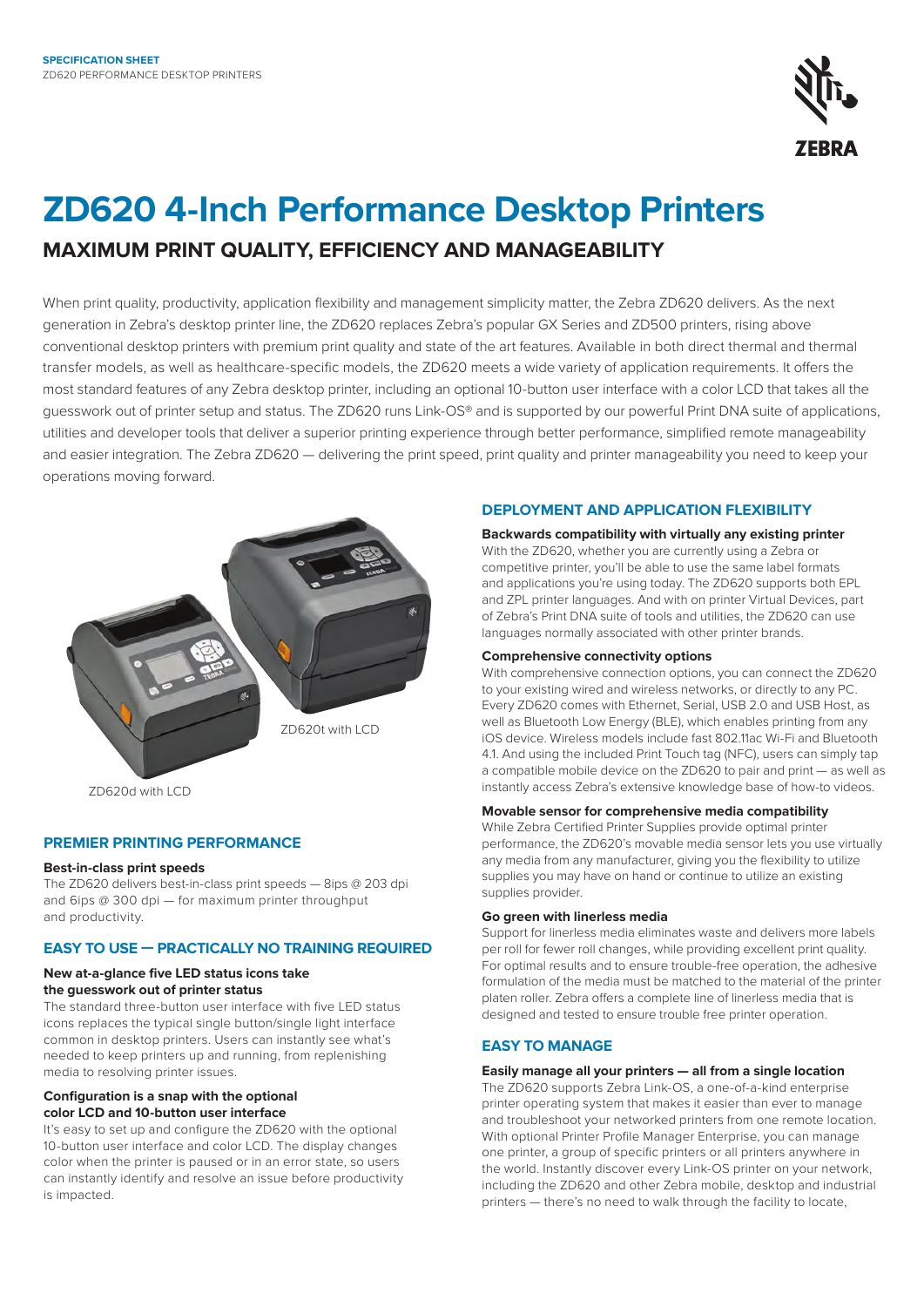configure or troubleshoot printers. And an intuitive browser-based interface lets you see printer status at a glance, complete with information that allows you to quickly triage printer issues to minimize downtime.

## **Seamless integration with your device management system**

With our MDM Connectors, you can easily integrate networked ZD620 printers into your AirWatch or SOTI MobiControl device management system.

#### **Easily configure non-networked printers**

The USB Host port makes it easy to connect to all your external devices, including keyboards and scanners, and can also be utilized to upgrade printer firmware automatically and set up new printer configurations.

#### **Maximize uptime with Zebra Visibility Services**

If you're still tracking your printers manually, then you are likely missing out on information that could save you money. With Zebra, you can choose powerful visibility service options that deliver critical insight into the information you need to prevent printer downtime. Our Asset Visibility Service (AVS) provides the basic health information and proactive steps required to keep your ZD620 printers up and running — all for just pennies a day. The full-featured Operational Visibility Service (OVS) allows you to monitor just about any aspect of your Zebra printer, as well service and repair status. See the current status and disposition of all of your printers, printers at a specific site, specific printer models or a specific printer — and much more.

## **INNOVATIVE FEATURES FOR THE LOWEST TCO**

#### **Zebra Print DNA – transforming printers from the inside**

Print DNA is the genetic code that injects business-catalytic capabilities into our Link-OS printers through a unique combination of innovative applications, utilities and developer tools. The result is a superior printing experience through better performance, simplified remote manageability and easier integration. And it is easy to configure your printers to use secure connections, block unwanted access and ensure your data and infrastructure are protected.

#### **Lower your costs with a high capacity ribbon**

Intelligent dual-ribbon handling allows the ZD620t to accept either 74 m/244 ft. or high capacity 300 m/ 984 ft. ribbons. The 300 m ribbon reduces ribbon changes by 75 percent for fewer workflow disruptions. And since the high capacity ribbon costs less per meter than the standard ribbon, you'll also save on the cost of supplies.

#### **A new level of print quality for desktop printing**

The ZD620 brings Zebra's advanced industrial printer technology to the compact desktop printer. Previously available only on industrial printers, the ZD620's Media dancer maintains even tension on the media roll to ensure maximum quality on every label regardless of print speed.

#### **Sharp 300 dpi printing**

With 300 dpi printing, you can support more applications. The high image quality enables printing of small 2D labels or labels that require graphics, such as a logo or icon. And if you don't need 300 dpi printing today, you can easily add it at any time, right on site.

#### **Easy to clean and sanitize healthcare model**

The ZD620 is available in a healthcare model with disinfectant-ready, UV-resistant plastics and a sealed button interface that makes it easy to clean and disinfect. It also comes with a healthcare compliant power supply and an optional locking media cabinet to block unauthorized access to high value media like blank prescription forms.

#### **Tidier and safer installations**

When you choose the optional power supply accessory, the power supply and all but one power cord are hidden from view, improving aesthetics as well as worker and customer safety.

#### **Consistently exceptional Zebra Certified Supplies**

Printing supplies can impact everything from printhead lifespan to operational efficiency. That's why we design, produce and rigorously pretest our own line of thermal printing supplies to ensure consistent, optimized performance in your Zebra printer —and peace of mind for you. For industry-leading quality, service and thermal printing expertise, choose Zebra Certified Supplies.

#### **Maximize the Availability of Your Printers with Zebra OneCare™ Services**

Zebra OneCare Support Services enable your critical business operations. With multiple service levels to choose from, you can protect your investment while achieving maximum uptime and peak performance. Get unmatched support — direct from the manufacturer with live agent telephone technical support, comprehensive coverage including accidental damage, and defined repair & turn-around times. Plus optional services like Device Commissioning, Onsite Repair, Battery Refresh & Replacement Services and Express Shipping let you tailor your service plan to your individual business needs.

## **THE ZD620 — MAXIMUM EFFICIENCY, PRINT QUALITY AND PRINTER MANAGEMENT.**

**FOR MORE INFORMATION, VISIT [WWW.ZEBRA.COM/ZD620](http://www.zebra.com/zd620) OR OUR GLOBAL CONTACT DIRECTORY AT [WWW.ZEBRA.COM/CONTACT](http://www.zebra.com/contact)**





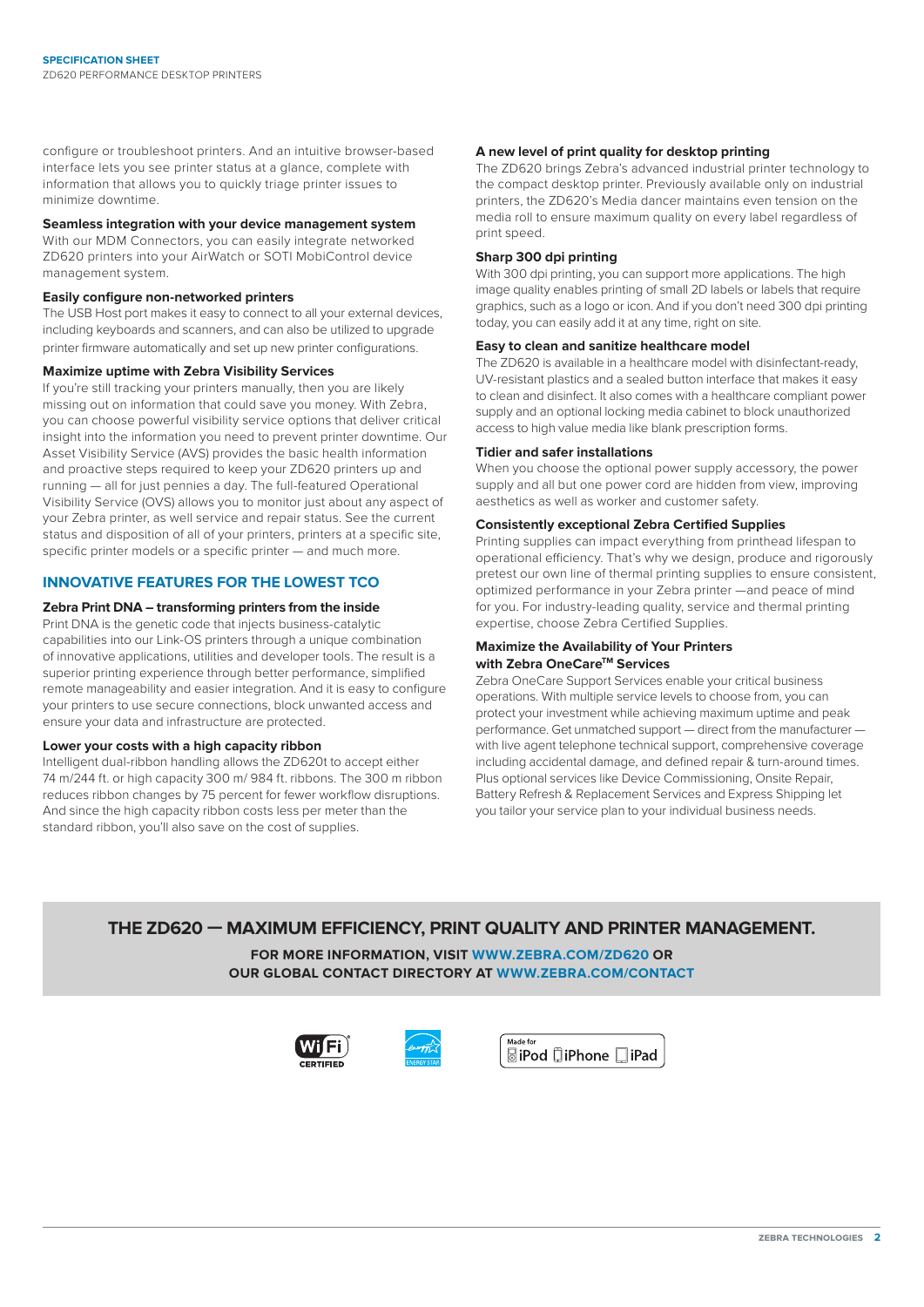## **ZD620 Specifications**

#### **STANDARD FEATURES**

Print methods: Thermal Transfer or Direct Thermal ZPL and EPL programming languages 5 status icon, 3 button user interface USB 2.0, USB Host, Serial, Ethernet, BTLE Media dancer OpenACCESS™ for easy media loading Dual-wall frame construction ENERGY STAR qualified Real Time Clock

#### **PHYSICAL CHARACTERISTICS**

|        | ZD620d         | ZD620t           |
|--------|----------------|------------------|
| Length | 8.7 in./221 mm | 10.5 in./ 267 mm |
| Width  | 7.0 in./177 mm | 8.0 in./ 202 mm  |
| Height | 5.9 in./151 mm | 7.5 in./192 mm   |
| Weight | 3.6 lb/ 1.6 kg | 5.5 lb/2.5 kg    |

**PRINTER SPECIFICATIONS**

| <b>Operating System</b>                  | Link-OS®                                                                                                                                                                                                                              |  |
|------------------------------------------|---------------------------------------------------------------------------------------------------------------------------------------------------------------------------------------------------------------------------------------|--|
| Resolution                               | 203 dpi/8 dots per mm<br>Optional 300 dpi/12 dots per mm<br>Resolution can be factory installed or changed<br>on site via accessory kits. Resolution can be<br>changed from 300 dpi to 203 dpi, as well as<br>from 203 dpi to 300 dpi |  |
| Memory                                   | 512 MB Flash: 256 MB SDRAM                                                                                                                                                                                                            |  |
| Maximum<br><b>Print Width</b>            | 4.09 in./104 mm for 203 dpi<br>4.27 in./108 mm for 300 dpi                                                                                                                                                                            |  |
| Maximum<br><b>Print Speed</b>            | 8 in./203 mm per second (203 dpi)<br>6 in./152 mm per second (300 dpi)                                                                                                                                                                |  |
| <b>Media Sensors</b>                     | Full width, moveable reflective/black mark<br>sensor; multi-position transmissive/<br>gap sensor                                                                                                                                      |  |
| <b>Firmware</b>                          | ZPL II; EPL 2; XML; ZBI                                                                                                                                                                                                               |  |
| <b>MEDIA AND RIBBON CHARACTERISTICS</b>  |                                                                                                                                                                                                                                       |  |
| Maximum<br>Label Length                  | 39.0 in /991 mm                                                                                                                                                                                                                       |  |
| Media Width                              | 0.585 in /15 mm to 4.65 in /118 mm                                                                                                                                                                                                    |  |
| <b>Media Roll Size</b>                   | Maximum outer diameter: 5.00 in /127 mm<br>Core inner diameter: 0.5 in. (12.7 mm) and 1.0 in.<br>(25.4 mm) standard, 1.5 in. (38.1), 2.0 in., (50.8 mm)<br>and 3.0 in. (76.2 mm) using optional adapters                              |  |
| <b>Media Thickness</b>                   | 0.003 in. (0.08 mm) min.; 0.0075 in. (0.1905 mm)<br>max. (tear-off mode only)                                                                                                                                                         |  |
| <b>Media Types</b>                       | Roll-fed or fan-fold, die cut or continuous with<br>or without black mark, tag stock, continuous<br>receipt paper, wristbands, linerless media*<br>* For use only with linerless printer model                                        |  |
| <b>Ribbon Outside</b><br><b>Diameter</b> | 2.6 in./66 mm (300 m); 1.34 in./34 mm (74 m)                                                                                                                                                                                          |  |
| <b>Ribbon Standard</b><br>Length         | 984 ft. (300 m); 244 ft. (74 m)                                                                                                                                                                                                       |  |
| <b>Ribbon Ratio</b>                      | • 1:4 media to ribbon (300 m)<br>• 1:1 media to ribbon (74 m)                                                                                                                                                                         |  |
|                                          |                                                                                                                                                                                                                                       |  |

|                                  | <b>MEDIA AND RIBBON CHARACTERISTICS (CONTINUED)</b>                                                                                                                                                                                                                                                                                                          |  |
|----------------------------------|--------------------------------------------------------------------------------------------------------------------------------------------------------------------------------------------------------------------------------------------------------------------------------------------------------------------------------------------------------------|--|
| <b>Ribbon Width</b>              | 1.33 in./33.8 mm - 4.3 in./109.2 mm                                                                                                                                                                                                                                                                                                                          |  |
| Ribbon Core I.D.                 | • 300 meter ribbon 1 in./25.4 mm<br>• 74 meter ribbon 0.5 in./12.7 mm                                                                                                                                                                                                                                                                                        |  |
| <b>OPERATING CHARACTERISTICS</b> |                                                                                                                                                                                                                                                                                                                                                              |  |
| <b>Operating Temp.</b>           | 40° to 105° F/4.4° to 41° C                                                                                                                                                                                                                                                                                                                                  |  |
| Storage Temp.                    | -40° to 140° F/-40° to 60° C                                                                                                                                                                                                                                                                                                                                 |  |
| Operating<br>Humidity            | 10% to 90% non-condensing                                                                                                                                                                                                                                                                                                                                    |  |
| <b>Storage Humidity</b>          | 5% to 95% non-condensing                                                                                                                                                                                                                                                                                                                                     |  |
| <b>Electrical</b>                | Auto-detectable (PFC Compliant) 100-240VAC,<br>50-60Hz; ENERGY STAR qualified                                                                                                                                                                                                                                                                                |  |
| <b>OPTIONS AND ACCESSORIES</b>   |                                                                                                                                                                                                                                                                                                                                                              |  |
| <b>Media Handling</b>            | Factory installed dispenser - label peel and<br>present with label present sensor;<br>Factory installed cutter<br>Field installable aftermarket kits also available                                                                                                                                                                                          |  |
| Communications                   | Factory installed RS-232 auto-sensing Serial,<br>DB-9; factory installed Ethernet - 10/100 internal;<br>factory installed wireless radio: 802.11ac Wi-Fi and<br>Bluetooth 4.1                                                                                                                                                                                |  |
| <b>User Interface</b>            | Color LCD (320 x 240 resolution) with 5 status<br>icons, 10 button user interface                                                                                                                                                                                                                                                                            |  |
| Keyboard<br><b>Display Unit</b>  | ZKDU keyboard display units for stand-alone<br>printing solutions                                                                                                                                                                                                                                                                                            |  |
| <b>Media Locking</b><br>Cabinet  | Mechanical lock with 2 keys; Kensington® lock<br>slot; available on ZD620d Healthcare only                                                                                                                                                                                                                                                                   |  |
| <b>Mounting Plate</b>            | Optional accessory to secure ZD Series printers<br>to countertops or shelves.                                                                                                                                                                                                                                                                                |  |
| <b>Enclosed Power</b><br>Supply  | Attached power supply accessory for<br>cord-free installation                                                                                                                                                                                                                                                                                                |  |
|                                  | <b>FONTS/GRAPHICS/SYMBOLOGIES</b>                                                                                                                                                                                                                                                                                                                            |  |
| <b>Barcode Ratios</b>            | 2:1 and 3:1                                                                                                                                                                                                                                                                                                                                                  |  |
| 1D Barcodes                      | Code 11, Code 39, Code 93, Code 128, ISBT-<br>128, UPC-A, UPC-E, EAN-8, EAN-13, UPC and<br>EAN 2-or 5-digit extensions, Plessey, Postnet,<br>Standard 2-of-5, Industrial 2-of-5, Interleaved<br>2-of-5, Logmars, MSI, Codabar and Planet Code                                                                                                                |  |
| 2D Barcodes                      | Codablock, PDF417, Code 49, DataMatrix,<br>MaxiCode, QR Code, MicroPDF, Aztec                                                                                                                                                                                                                                                                                |  |
| <b>Fonts and</b><br>Graphics     | 16 resident expandable ZPL II bitmap fonts<br>Two resident scalable ZPL fonts<br>Five resident expandable EPL2 fonts<br>Native open-type font support<br>Unicode compliant for multi-language, on demand<br>thermal printing<br>China units include SimSun simplified Chinese font<br>64 MB user available non-volatile memory, 8 MB<br>user available SDRAM |  |
| <b>PRINTER SUPPLIES</b>          |                                                                                                                                                                                                                                                                                                                                                              |  |
|                                  |                                                                                                                                                                                                                                                                                                                                                              |  |

For industry-leading quality, service and thermal printing expertise, choose Zebra Certified Supplies to ensure consistent, optimized performance for your Zebra printer.

#### **The ZD620 is ideal in:**

#### **Retail**

- Return tags
- Asset labels
- Shelf labels
- Price markdowns
- Information labels
- Prescriptions

## **Healthcare**

- Prescriptions • Lab and
- specimen labels • Patient ID
- wristbands
- Asset labels
- Blood and IV bag labels
- Patient record labels

## **Manufacturing**

- Shipping labels
- Receiving labels
- Agency labels
- Packing list
- Inventory
- Asset tags